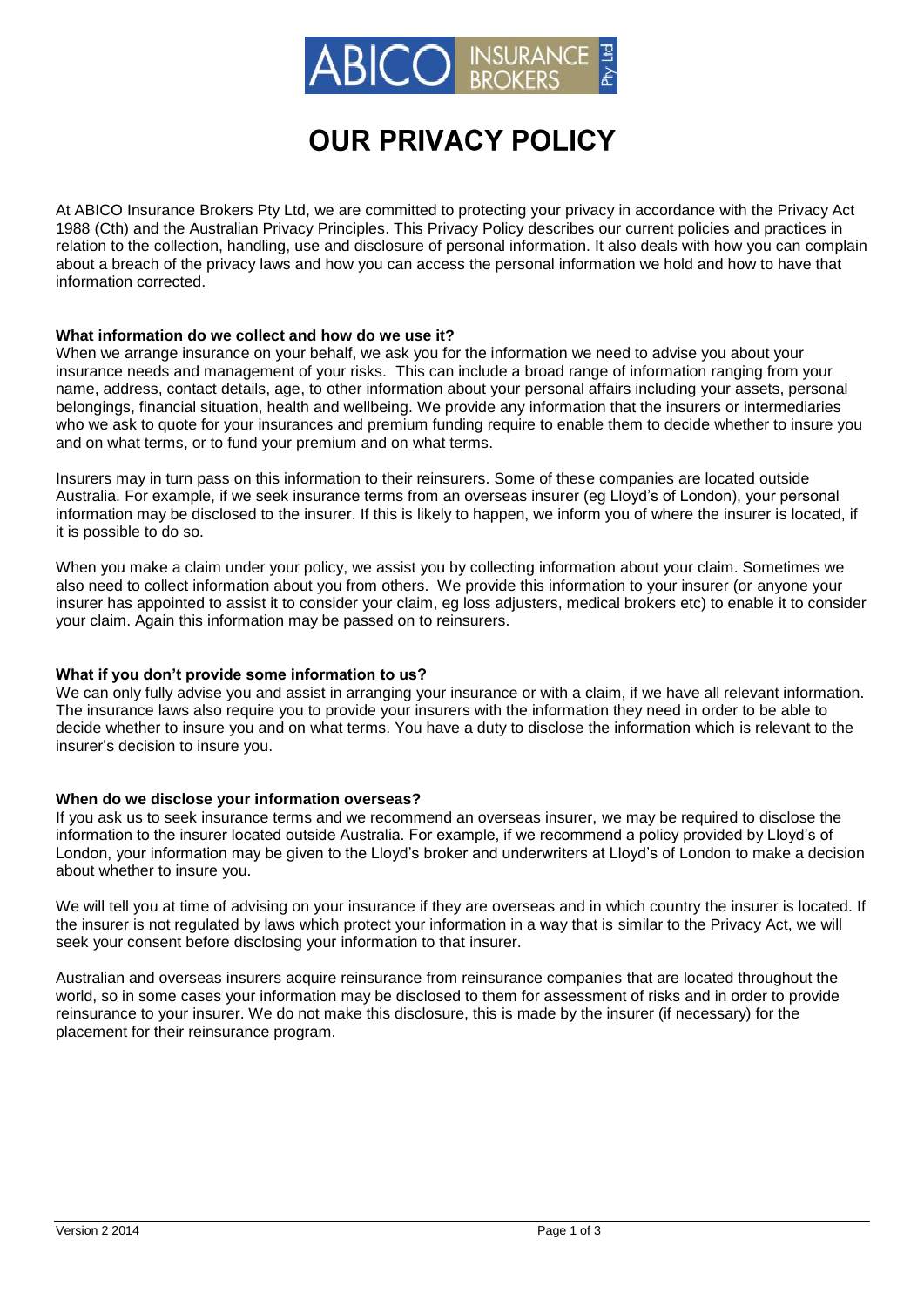# **How do we hold and protect your information?**

We strive to maintain the reliability, accuracy, completeness and currency of the personal information we hold and to protect its privacy and security. We keep personal information only for as long as is reasonably necessary for the purpose for which it was collected or to comply with any applicable legal or ethical reporting or document retention requirements.

We hold the information we collect from you initially in a working file, which when completed is electronically imaged and stored, after which any paper is destroyed.

We ensure that your information is safe by protecting it from unauthorised access, modification and disclosure. We maintain physical security over our paper and electronic data and premises, by using locks and security systems. We also maintain computer and network security; for example, we use firewalls (security measures for the Internet) and other security systems such as user identifiers and passwords to control access to computer systems where your information is stored.

# **Will we disclose the information we collect to anyone?**

We do not sell, trade, or rent your personal information to others.

We may need to provide your information to contractors who supply services to us, eg to handle mailings on our behalf, external data storage providers or to other companies in the event of a corporate sale, merger, re-organisation, dissolution or similar event. However, we will take reasonable measures to ensure that they protect your information as required under the Privacy Act.

We may provide your information to others if we are required to do so by law, you consent to the disclosure or under some unusual other circumstances which the Privacy Act permits.

## **How can you check, update or change the information we are holding?**

Upon receipt of your written request and enough information to allow us to identify the information, we will disclose to you the personal information we hold about you. We will also correct, amend or delete any personal information that we agree is inaccurate, irrelevant, out of date or incomplete.

If you wish to access or correct your personal information, please write to our Privacy Officer, Mr. David North at ABICO Insurance Brokers Pty Ltd, PO Box 890, Wollongong NSW 2520.

We do not charge for receiving a request for access to personal information or for complying with a correction request. Where the information requested is not a straightforward issue and will involve a considerable amount of time, then a charge will need to be confirmed for responding to the request for the information.

In some limited cases, we may need to refuse access to your information, or refuse a request for correction. We will advise you as soon as possible after your request if this is the case and the reasons for our refusal.

# **What happens if you want to complain?**

If you have concerns about whether we have complied with the Privacy Act or this privacy Policy when collecting or handling your personal information, please write to our Privacy Officer, Mr. David North at ABICO Insurance Brokers Pty Ltd, PO Box 890, Wollongong NSW 2520.

Your complaint will be considered by us through our internal complaints resolution process and we will try to respond with a decision within 45 days of you making the complaint.

## **Your consent**

By asking us to assist with your insurance needs, you consent to the collection and use of the information you have provided to us for the purposes described above.